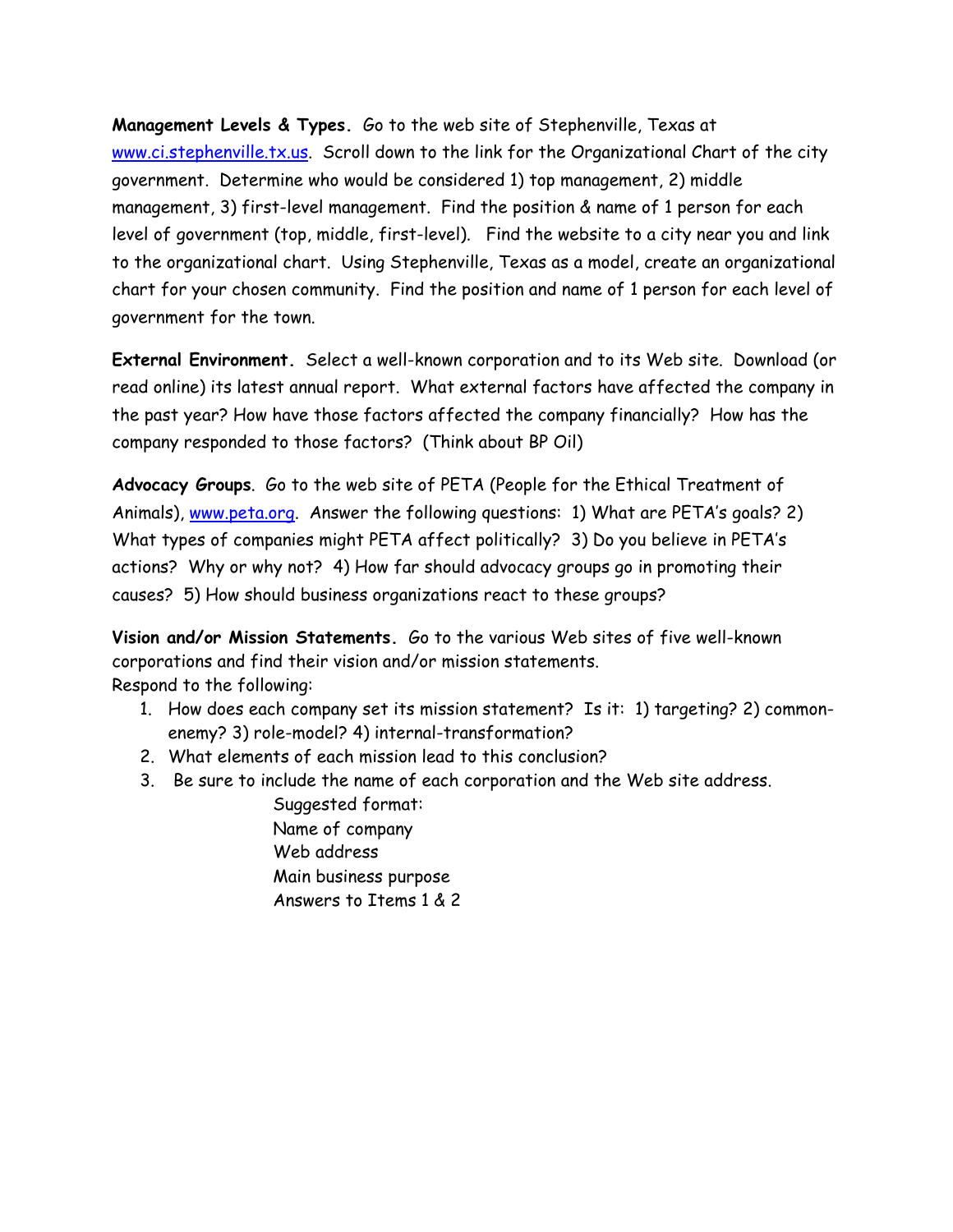# *What to Do to Plan for "What if…"*

**Purpose:** The purpose of this exercise is for students to engage in scenario planning. It is an exercise in dealing with adversity and learning how to make tradeoffs. As students examine the data presented in the case, the challenge for them will be to make distinctions between safe assumptions, risky presumptions, and factual data. In the process, students should clearly define their objectives and their strategy for accomplishing them.

**Setting it up:** Put students into teams of four or five and have them imagine that they are the management team for a major regional amusement park (like Six Flags, Cedar Point, or Paramount). As such, they should create a plan that addresses the issues brought forth in the case. About ten minutes after the start, encourage the teams to interact by asking for feedback from one another, as suggested by question #2.

# **Questions**

- **1. As a team, put together initial best-case and worst-case scenarios for the amusement park in the situation described above.**
- **2. Check for consistency and plausibility of facts in each of your team's scenarios. You may wish to test your preliminary scenarios by sharing them other teams in the class and asking for feedback.**
- **3. Write the final scenarios for the amusement plan and develop one contingency plan for each.**

In approaching the facts of this case, the most important pending development is the change to the school calendar. If the target market is largely unavailable during a park's standard operating season (summer), then they are going to have institute drastic makeovers to their operations. That one change to the external environmental will affect the marketing strategy – including targeting, pricing, and product/ service strategies, the recruitment strategy, and the cash flow situation. In fact, for the worst-case scenario, teams may choose to harvest the business and enter an alternative category.

#### **Example best-case scenario**:

In ten years, the park operates much the same as it does now. Even though the target audience, teens and children, is only available during a handful of two-week breaks throughout the year, they still enjoy coming to major amusement facilities. Instead of being open every day during the summer, every evening during the holiday season, and on some weekends in the spring and fall, the park will open every day during each twoweek school vacation, every weekend during the year, and every evening during the holiday season. It will also consider opening for after school hours a few times a week. Though it no longer serves as a full-time summer job, teens and older citizens might view it as the perfect part-time or weekend job, so the park avoids having to dole out the benefits demanded by traditional work forces.

#### **Example best-case contingency plan:**

Since the population is aging, and because thrill rides aren't as popular during cold weather, the park will decrease spending on those rides and offer new attractions. For older customers, the park will develop more stage shows, and dedicate a large portion of land to recreate natural park settings including lagoons, walking and bicycle paths, reading benches, and gardens. To maintain relevance with its younger audience, the park will add an extreme sports facility, virtual-reality and Internet gaming centers, and indoor thrill rides (think Disney's Space Mountain). Parks owned by movie studios (e.g., Paramount) might choose to add cinemas to their mix. In order to attract part-time teen workers and older workers, wages will have to be slightly increased or a part-time benefits package (like Starbucks') will be offered.

#### **Example worst-case scenario:**

Because of scheduling changes, tourist attendance will shrink in proportion with the number of summer vacation days that are lost. As the younger crowd stays away, thrill rides lose popularity and cause a major decrease in return on investment. Since older customers become the leading patrons of the park, entry prices must be reduced. The practice of hiring teens to run the operations on the grounds is no longer feasible, and